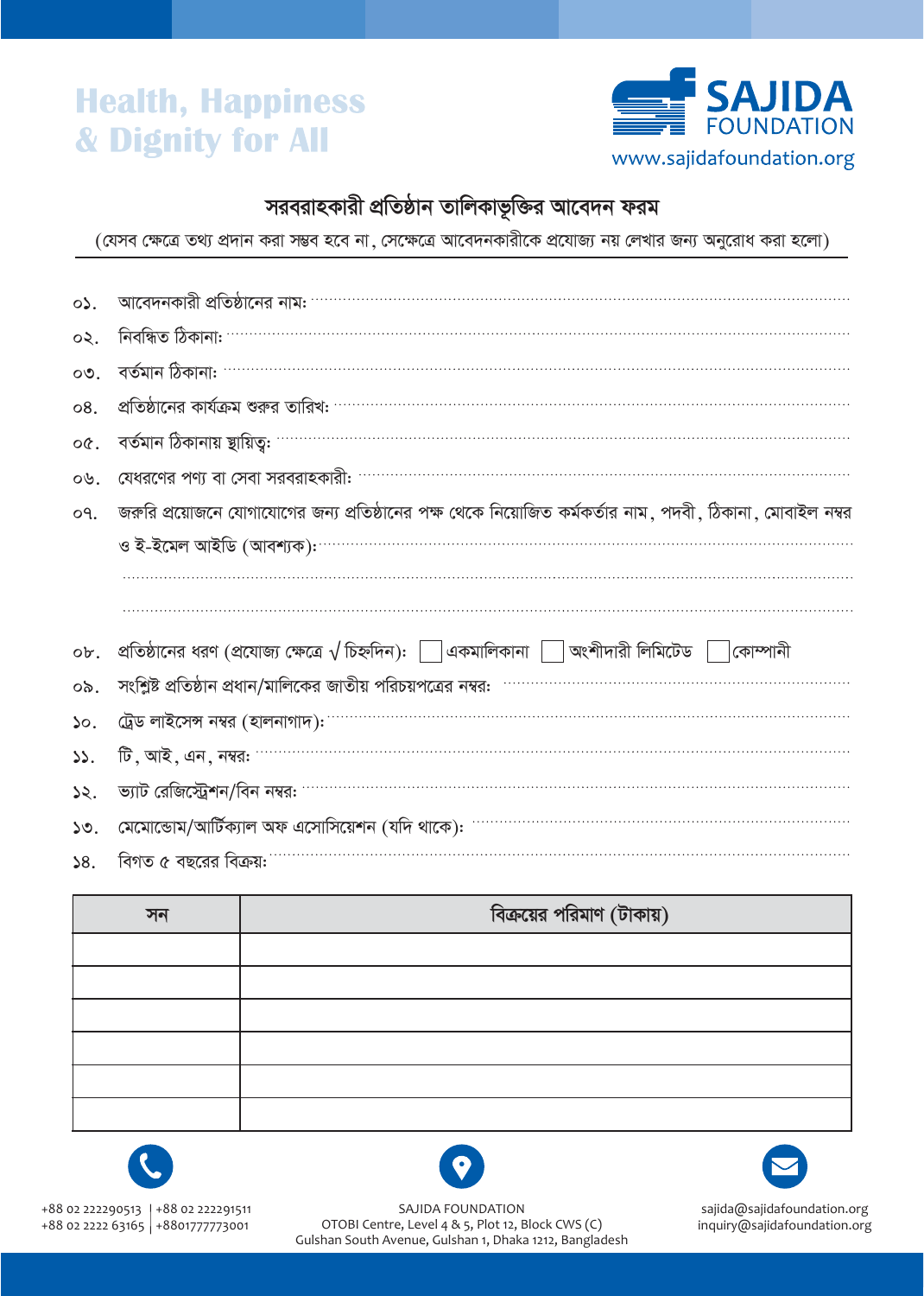### **Health, Happiness** & Dignity for All



১৫.  $\,$  প্রতিষ্ঠানের বর্তমান নিয়মিত কর্মীর সংখ্যা

| কর্মীর কাজের ধরন                        | কৰ্মরত কৰ্মীর সংখ্যা |
|-----------------------------------------|----------------------|
| ব্যবস্থাপনা                             |                      |
| প্ৰশাসন                                 |                      |
| কারিগরী (প্রযোজ্য ক্ষেত্রে)             |                      |
| বিক্রয়/বিপণন                           |                      |
| গ্ৰাহকসেবা                              |                      |
| অন্যান্য (সুনির্দিষ্টভাবে উল্লেখপূর্বক) |                      |
|                                         |                      |

- $59.$
- $39.$

আমি এইমর্মে প্রত্যয়ন করছি যে, আবেদন পত্রের তথ্যগুলো আমি স্বেচ্ছায়, শ্বজ্ঞানে, সুষ্থ মস্তিষ্কে এবং অন্যের দ্বারা কোনভাবে প্ররোচিত না হয়ে প্রদান করেছি।

| স্বাক্ষর: |  |
|-----------|--|
| নাম $:$   |  |
|           |  |
| তারিখ:    |  |
|           |  |





SAJIDA FOUNDATION OTOBI Centre, Level 4 & 5, Plot 12, Block CWS (C) Gulshan South Avenue, Gulshan 1, Dhaka 1212, Bangladesh



sajida@sajidafoundation.org inquiry@sajidafoundation.org